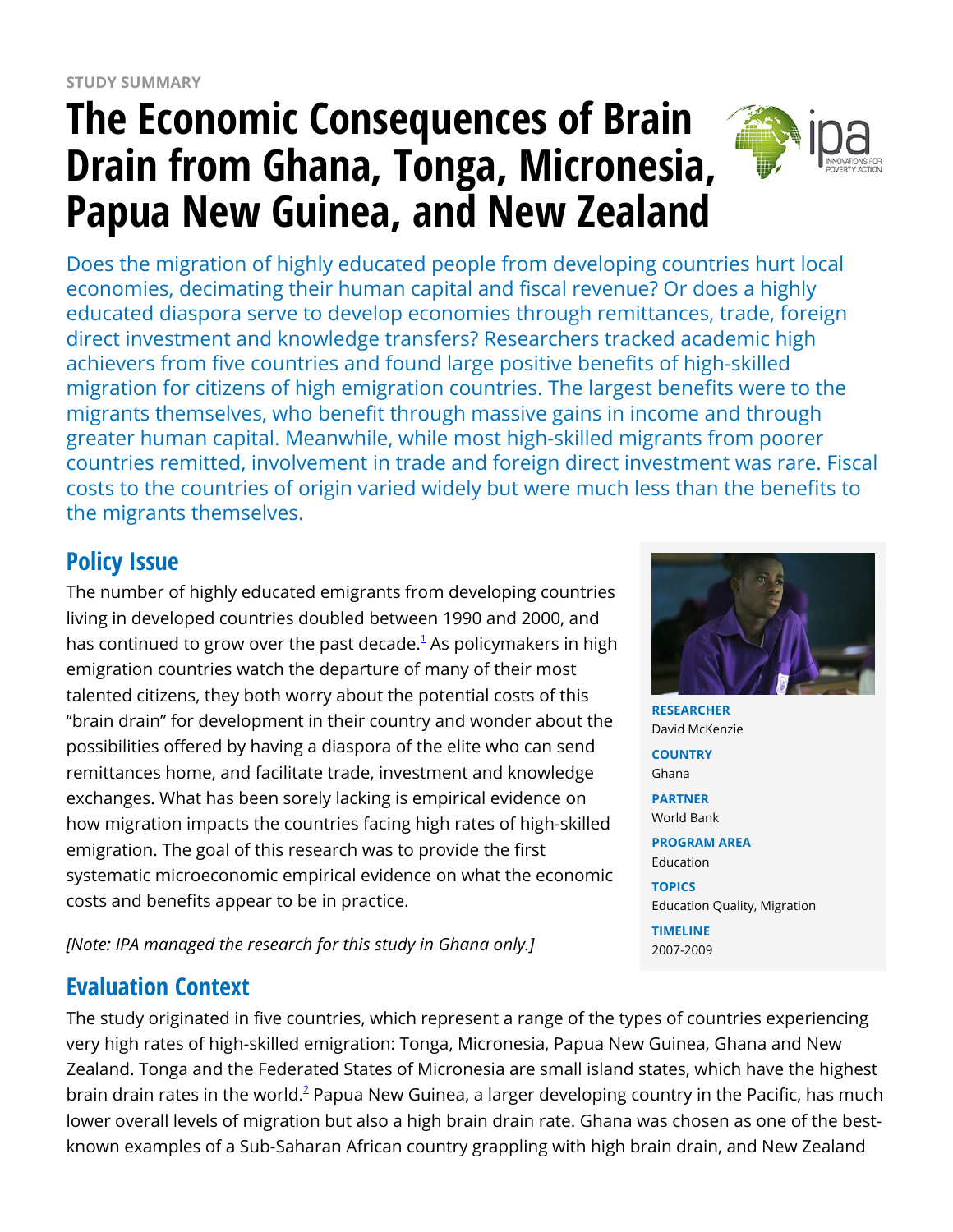as the Organization for Economic Cooperation and Development (OECD) country with the highest brain drain rate.

## **Details of the Intervention**

To measure quantify for the first time a number of the key economic effects of high-skilled emigration, researchers pursued an innovative survey methodology. First, they identified a well-defined target sample frame of interest – individuals who were the top academic performers in the country at the time of their high school graduation – and then tracked down these individuals wherever they were currently living in the world and surveyed them. In each country the research team assembled a sample of the top academic achievers in the country, for individuals graduating high school between 1976 and 2004, using a mixture of government and school records.

The total sample frame consisted of 4,131 individuals from the five countries. Surveyors then tracked the individuals to the countries to which they migrated. Altogether this involved collecting data on individuals living in 45 different countries, and asking them detailed questions about their migration and educational histories, and the channels through which they interact with their home countries while abroad. Surveyors were able to interview 1,240 (30 percent). Researchers then formed counterfactuals for what these individuals would be doing at home through also surveying academically similar non-migrants and return migrants, and through direct elicitation. The survey efforts began with the Tongan sample in late 2007, and finished with the Ghanaian sample in late 2009. IPA managed the research for the study in Ghana.

## **Results and Policy Lessons**

Results showed large positive benefits of high-skilled migration for citizens of high emigration countries. The largest benefits are to the migrants themselves, who benefit through massive gains in income and through greater human capital. Researchers estimate that the best and the brightest stand to gain \$40,000–75,000 per year from emigrating from the five countries studied.

High-skilled individuals from poorer countries typically remit but it is rare for them to engage in trade or FDI. Adding together the monetary and goods remittances gives a total impact of \$5,000 annual remittances for Ghanaians, \$2,100 for Micronesians, \$625 for New Zealanders (monetary remittances data only), \$7,232 for Papua New Guineans and \$4,300 for Tongans. These amounts are significant relative to the per capita incomes of the developing countries, with Ghanaian and Papua New Guinean remittances equivalent to about seven times per capita GDP. Nevertheless, the amounts remitted are only a fraction of what the migrants would have been earning at home.

The migrants engage in plenty of knowledge transfer in terms of helping others to learn about study and work opportunities abroad but do not frequently advise their local governments or businesses in their home countries. Return migration is common and researchers find return migrants more likely to be engaging in knowledge transfer than non-migrants but not to have higher levels of productivity.

The main cost researchers measured was the fiscal cost of emigration. This cost varies significantly depending on the progressivity of the tax system and size of government expenditure, with minimal